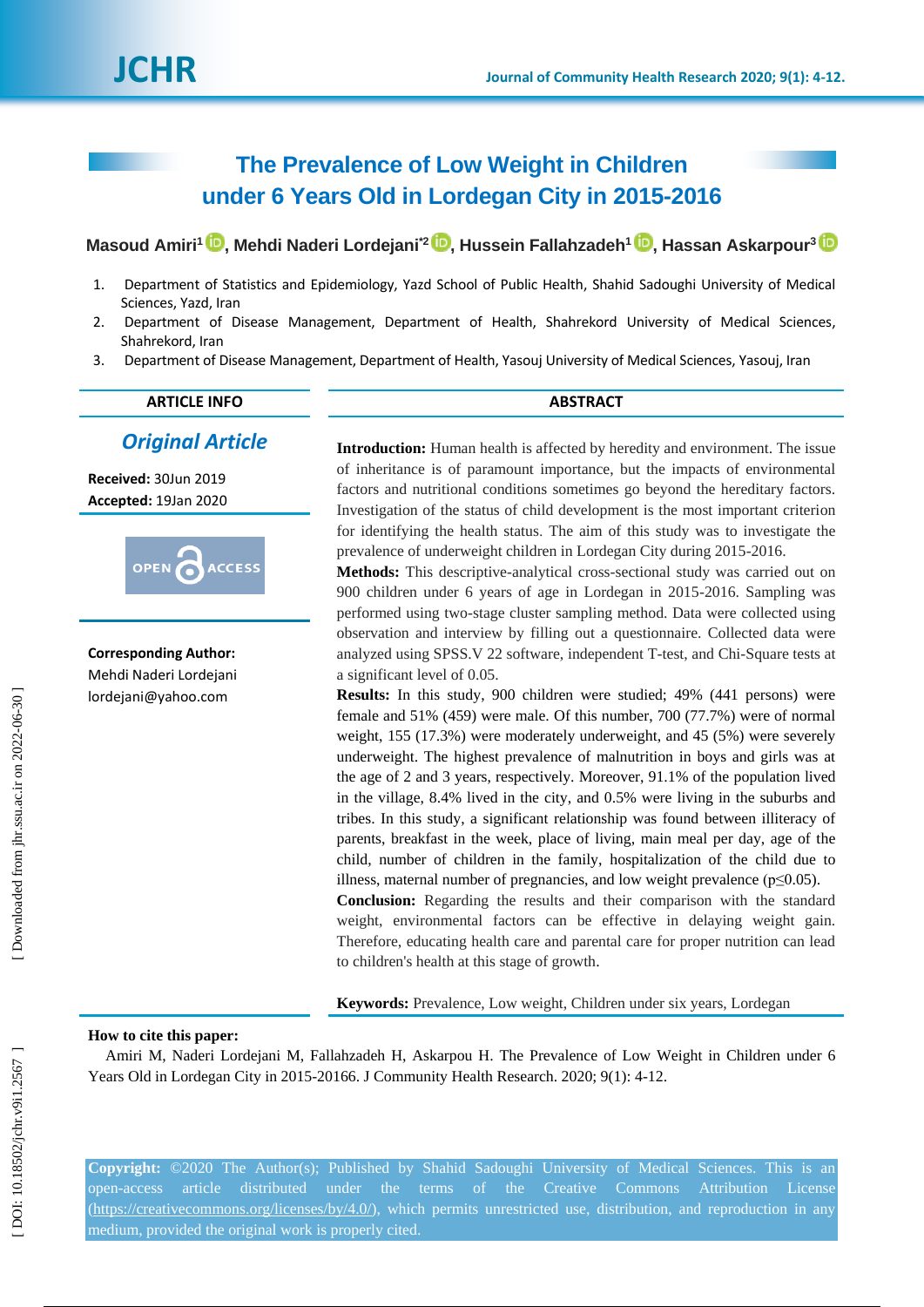#### **Introduction**

Human health depends on heredity and environment. The issue of inheritance is of paramount importance, but the impacts of environmental factors and nutritional conditions sometimes go beyond the hereditary factors. A review over the children's developmental status is the most important criterion for identifying their health (1).

One of the global challenging problems with regard to the health organizations is malnutrition in children. In developing and less developed countries, malnutrition is called "developmental deterrence syndrome", which includes a range of disorders such as growth impairment, delayed mental development, brain and behavior, increased disability, and even mortality. Growth disorders are usually associated with other nutritional deficiencies , such as vitamin A, iron , and zinc deficiencies. This exacerbates the effects of malnutrition, especially during the period of intrauterine growth and the first trimester of life (2, 3). Children under one standard deviation (SD), two SD s, and three SDs from the standard average of the National Center for Health Statistics (NCHS) showed mild, moderate, and severe underweight, respectively. In taking care of children, underweight reflects acute and chronic malnutrition or both (4). According to the World Health Organization (WHO) recommendations, about 98 million children under five years old were underweight, of which about 53 million live in South Asia. In addition, one out of every six children under the age of five is underweight in developing countries (5).

According to WHO, more than 30% of children under the age of 5 years suffer from growth impairment, with 80% falling in height, and 17% decrease in weight (6).

In Iran and the world, children's malnutrition problem, especially underweight and short -term nursing, has been considered as one of the prevalent problems in vulnerable groups and several studies have been conducted in this regard. Worldwide estimates show that 35.8% of the pre -

school children are underweight , 42.7% are short , and 9.2% are lean in developing countries (7).

In recent studies in Iran in children under 5 years, the percentages of moderate to severe short stature, moderate to severe slimming and moderate to severe weight loss were reported respectively 16.3%, 4.2% and 8.6% in West Azarbaijan province (8). In a cross-sectional-analytic study, 7.6% of children under 5 years of age were underweight (9) . Houshyar Rad et al. indicated that 23% of children under the age of 6 were underweight (10). Wagari et al. mentioned that chronic malnutrition (stunted growth retardation) was greater than acute malnutrition (stunted growth retardation) (11) .

In a Bangladeshi study on children under five years, 41% of children were underweight, 43% had short stature, and 17% were thin. One of the major causes of low birth weight was low birth weight, while in Bangladesh the main cause was cessation of the intrauterine growth (12).

According to a study by Marzieh Nejomi, the most frequent problem was short stature, while the least frequent problem was about weight. Thus, malnutrition has been considered as one of the major problems in recent years. The underweight was more prevalent in girls than boys, but short stature and weight loss were more frequent in boys than girls (13).

Another study in Africa examined the incidence of malnutrition in children under 6 years of age. The results showed that various factors influence d malnutrition such as weight to age and height to age ratios. The effect of socioeconomic factors on weight and malnutrition remained high after eliminating the effect s of height and BMI on mother and birth weight. However, socioeconomic factors had no effect on age and malnutrition (14).

Considering the importance and disadvantage s of disorder or delay in the development of children , the lack of a similar study in Lordegan City, as well as reflection of community health based on children's health indicators such as underweight, this study was conducted.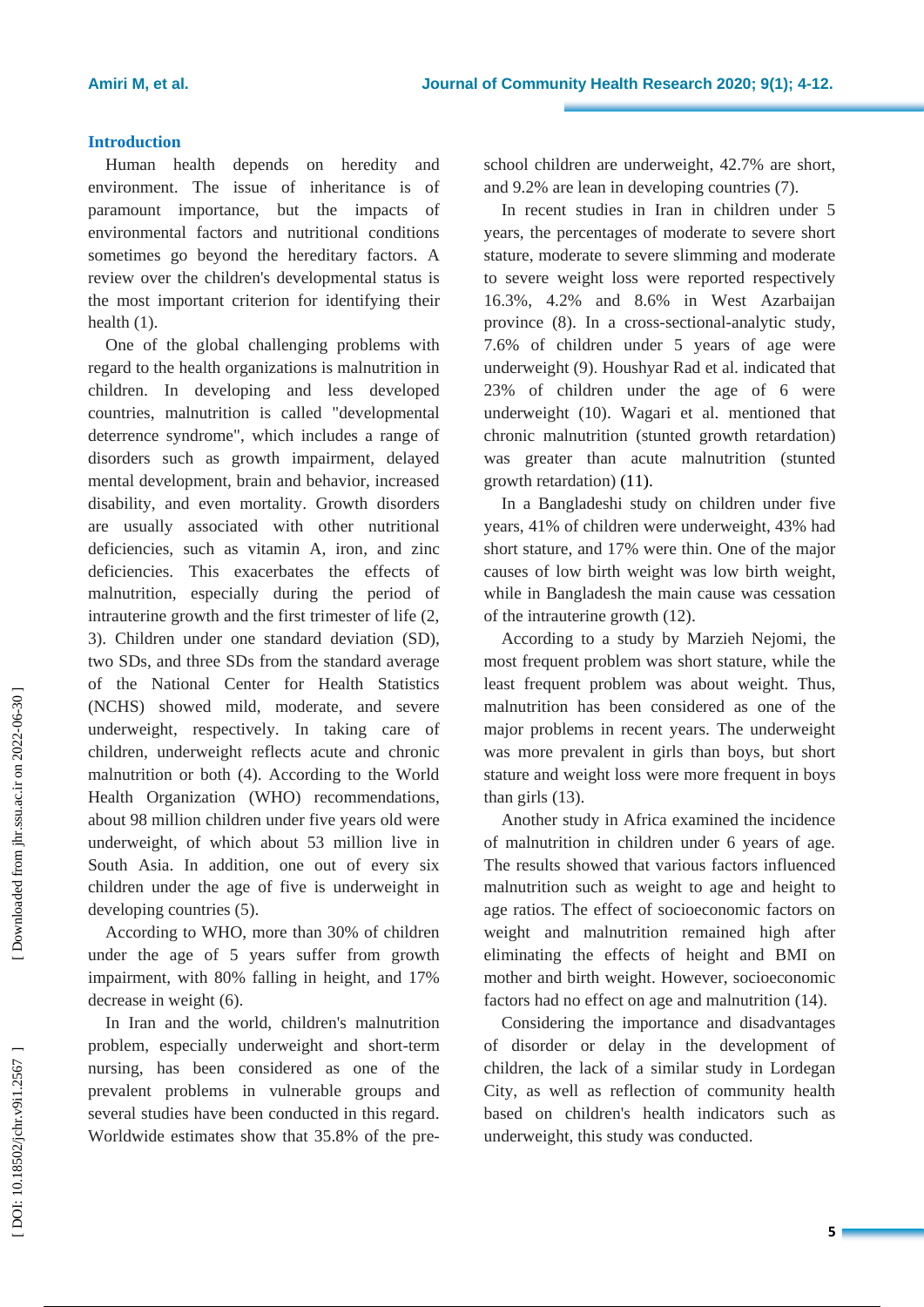#### **Methods**

This descriptive cross -sectional study was conducted to assess the prevalence of underweight in children under 6 years of age in Lordegan City, Chaharmahal - e -Bakhteyari province, Southwest of Iran during 201 5 -201 6 . The two -stage cluster sampling method was carried out in three areas of Fellard, Janaki , and Khanmirza. From each region, 10 health centers were randomly selected . In the final stage , 30 children were selected from each health center .

The sample size was calculated as 385 people based on the permissible error of less than 0.05 Amount of P was set at 0.05.and the following formula.

$$
n = \frac{Z^2 \times P(1-P)}{d^2}
$$

In order to achieve a generalizable result and to have a community readily available to study over numbers, it was decided to study 900 people .

Questionnaire consisted of demographic data, performance awareness questionnaires, maternal and child's physical status, nutritional status, how to care, income, and parental education level. The Cronbach's alpha coefficient was 0.83. Children with thalassemia, hypothyroidism, physical and mental anomalies, anemic, cerebral palsy , admission to ICU, and parents' dissatisfaction were excluded. Questionnaires were completed by participants after they were provided with the required instructions by the midwives in health centers. As a result, all the children whose parents agreed for their participation in the study and had no specific medical problem s participated in the study. The studied variables include d age, gender, mother's occupation, mother's education, baby feeding method (EBF: Exclusive Breast Feeding, Predominant Breast Feeding : PBF), onset of supplementary feeding, pastry consumption (milk), child's history of hospitalization, use of multivitamins and iron drops, number of children in the family, the distance between births in the family , and the mother's information about the growth curve.

In order to determine which children were underweight, the child's weight was compared with that of a standardized population, i.e., the WHO NCHS information collection (15 ), which provides the weight of well -fed American children. The children's height and weight mean and SD were examined by their age and gender. After data collection, they were analyzed using SPSS version 20 software using independent T -test and Chi - Square tests at a significant level of 0.05.

#### **Results**

In this study, 900 children were studied; 49% (n  $= 441$ ) were girls and 51% (n = 459) were boys. In terms of location, 8. 4% lived in city, 91.1 % in the village, 0.3 %in the city suburbs, and 0.2 %in the nomadic areas .

In the mothers group, the highest frequency belongs to the level of education below diploma, which is 77.7%.

In the group of fathers, the highest frequency belongs to the level of education under the diploma, which is 67.8%. Considering the type of breast feeding, 61.4% of children had EBF up to 6 months of age. We also observed that 5.7% of fathers were unemployed, 63.9% were workers, 6.6% were employees , and 23.9% were working in other businesses. In addition,  $65.2\%$  (n = 586) and 84.1% ( $n = 757$ ) of children received iron and multivitamin, respectively. In addition, 22.2% (n = 200) of the children had experienced hospitalization. In the case of iron drops, 68.3%  $(n = 615)$  of the children were completely undernourished, 19.8% (178 person) had incomplete reception, and  $3.4\%$  (n = 31) did not receive iron drops at all. Households with livestock and poultry (n = 192) collected and stored 41.6% (n = 375) of their livestock and poultry waste unsafely. Based on the findings, 30.8% (n = 277) of mothers had a history of pregnancy,  $34.3\%$  (n = 309) had a history of 2 pregnancies,  $20.4\%$  (n = 184) had a history of 3 pregnancies, and the rest had a history of more than 4 pregnancies.

Among children, 32 (3.6%) were the result of multiple pregnancies and 76.2% of them were the only child. It should also be noted that 20.2% of the respondents did not answer to the above -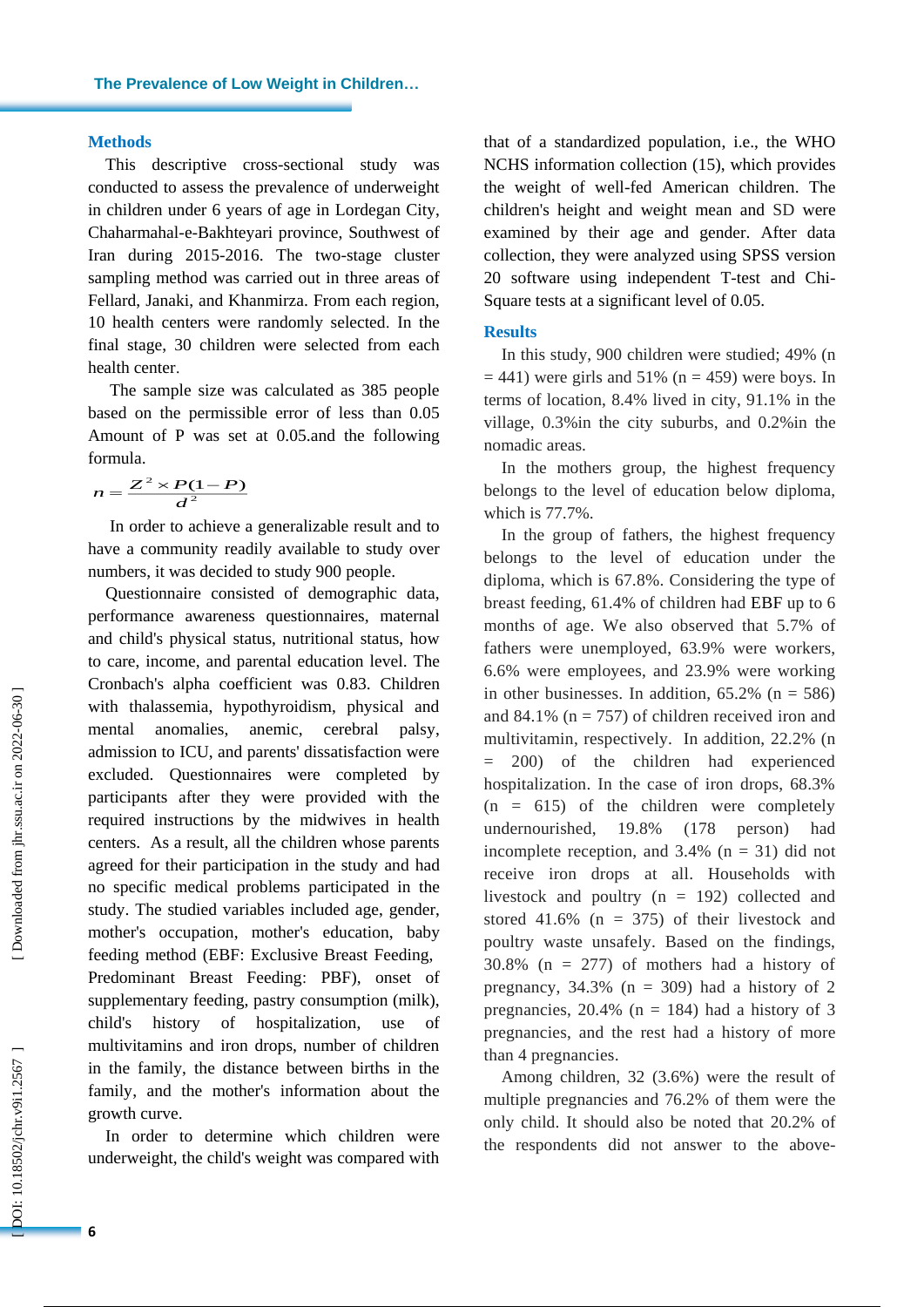mentioned question. The highest frequency of children was in the age group of 4 to 5 years, while the lowest was in the age group of older than 5 years .

The results indicated that 19.2% of their mothers started their child's nutrition at the age of 6 months. In terms of the number of daily meals per day, 54.3% did not answer to the question, but among the responses, 1.2% received one serving per day, 7.9% received 2 meals a day, 41.1% received 3 meals a day , and 49.6% received more than 3 meals per day on their main meal. In Table 1, the mean and SD of children's height and weight are presented based on their age and gender.

Tables 2 and 3 show the participants' height and weight per age based on the SD of the NCHS. According to Table 2, 33.34% and 5.76% of the boys had a height and weight of lower than 2 SDs, respectively. In this regard, 18.19 and .78 of the boys had a height and weight of lower than 3 SDs, respectively. According to Table 3, 30.57 % and 6.41 % of girls had a height and weight of lower than 2 SDs, respectively. Furthermore, 17 .98 % and 89 . 8 % of girls had a height and weight of lower than 3 SDs, respectively. These results were set on the criteria set by NCHS in terms of height and weight.

| Table 1. Described height and weight by age |  |  |  |
|---------------------------------------------|--|--|--|
|---------------------------------------------|--|--|--|

| $(\pm SD)$ Cm Height |               | (SD) Kg Weight |              | <b>Number</b> |     | Age     |
|----------------------|---------------|----------------|--------------|---------------|-----|---------|
| Girl                 | Boy           | Girl           | Boy          | Girl          | Boy | (Month) |
| 62.54(9.65)          | 62.68(10.88)  | 7.24(2.15)     | 7.45(2.24)   | 59            | 65  | 6       |
| 75.10(10.5)          | 75.78(10.6)   | 10.72(2.23)    | 10.87(1.46)  | 48            | 52  | 18      |
| 85.45 (11.34)        | 84.45 (13.65) | 12.57(2.86)    | 13.68 (1.96) | 98            | 102 | 30      |
| 90.65 (12.09)        | 91.55 (12.22) | 14.34(1.83)    | 14.76 (1.79) | 83            | 85  | 42      |
| 96.32 (16.43)        | 98.10 (17.45) | 15.65(1.97)    | 16.16(1.85)  | 106           | 107 | 54      |
| 108.12 (13.10)       | 109.34(12.11) | 17.22(2.43)    | 17.47(2.37)  | 46            | 48  | 66      |

Table 2. Relative frequency of height and weight sizes regarding boys' age based on SD

| $-3SD$           |                  | $-1SD$<br>$-2SD$   |                         |                       |                         |                  |           |
|------------------|------------------|--------------------|-------------------------|-----------------------|-------------------------|------------------|-----------|
| Weight           | Height           | Weight             | Height                  | Weight                | Height                  | <b>Frequency</b> | Age       |
| <b>Frequency</b> | <b>Frequency</b> | <b>Frequency</b>   | <b>Frequency</b>        | <b>Frequency</b>      | <b>Frequency</b>        | (Number)         | (Month)   |
| (percent)        | (percent)        | (percent)          | (percent)               | (percent)             | (percent)               |                  |           |
| $0\,(%0)$        | 8(%8.24)         | 4(%4.12)           | 24(%24.74)              | $18(\frac{9}{18.55})$ | 43(48.45%)              | 97               | $0 - 12$  |
| 1(%1.16)         | 11(%12.79)       | 4(%4.65)           | 20(%23.25)              | 15(%17.44)            | 40(69.35%)              | 86               | $12 - 24$ |
| $1(^{9}60.99)$   | 11(%10.89)       | 4(%3.96)           | $24(^{9}\text{/}23.76)$ | $21($ % $20.79)$      | $40(^{9}\text{6}39.60)$ | 101              | 24-36     |
| 0(%0)            | 5(%6.84)         | $2($ %2.73)        | $21($ % $28.76)$        | 14(%19.17)            | $31(^{9}642.46)$        | 73               | 36-48     |
| 2(%1.96)         | 10(%9.80)        | $4(^{9}\!\!63.92)$ | $23(^{9}\!/\!22.54)$    | $21(^{9}\,620.58)$    | $42($ %41.17)           | 102              | 48-60     |
| $4(\%0.87)$      | 45(%9.80)        | 18(%3.92)          | 112(%24.40)             | 89(%19.38)            | 191(%41.61)             | 459              | Total     |

**Table 3.** Relative frequency of height and weight sizes regarding the girls' age based on SD

|                               | $-3SD$                        |                               | $-2SD$                        |                               | $-1SD$                        |                  |           |
|-------------------------------|-------------------------------|-------------------------------|-------------------------------|-------------------------------|-------------------------------|------------------|-----------|
| Weight                        | <b>Height</b>                 | Weight                        | Height                        | Weight                        | Height                        | <b>Frequency</b> | Age       |
| <b>Frequency</b><br>(percent) | <b>Frequency</b><br>(percent) | <b>Frequency</b><br>(percent) | <b>Frequency</b><br>(percent) | <b>Frequency</b><br>(percent) | <b>Frequency</b><br>(percent) | (Total)          | (Month)   |
| $0\frac{\%}{0}$               | $6\%6.66$                     | $6(\frac{6}{6}6.66)$          | $21(\frac{9}{23.33})$         | $17(\frac{9}{18.88})$         | $40(^{9}644.44)$              | 90               | $0-12$    |
| 1(%1.19)                      | 11(%13.09)                    | 4(%4.76)                      | 19(%22.61)                    | $14\frac{9}{6}16.66$          | $35(\frac{9}{41.66})$         | 84               | $12 - 24$ |
| $1(^{96}1)$                   | $11\frac{6}{11}$              | 2(%2)                         | $24\binom{9}{24}$             | $22(^{9}622)$                 | $40\,(%40)$                   | 100              | 24-36     |
| 1(%1.47)                      | $6\,(%8.82)$                  | 2(%2.94)                      | 17(%25)                       | $12\frac{6}{17.64}$           | 30(%44.11)                    | 68               | 36-48     |
| 1(%1.01)                      | 14(%14.14)                    | $5(\frac{6}{5.05})$           | 22(%22.22)                    | $19\frac{6}{19.19}$           | 38(%38.38)                    | 99               | 48-60     |
| 4(%0.90)                      | 48(%10.88)                    | 19(%4.30)                     | 103(%23.05)                   | 84(%19.04)                    | 183(%41.49)                   | 441              | Total     |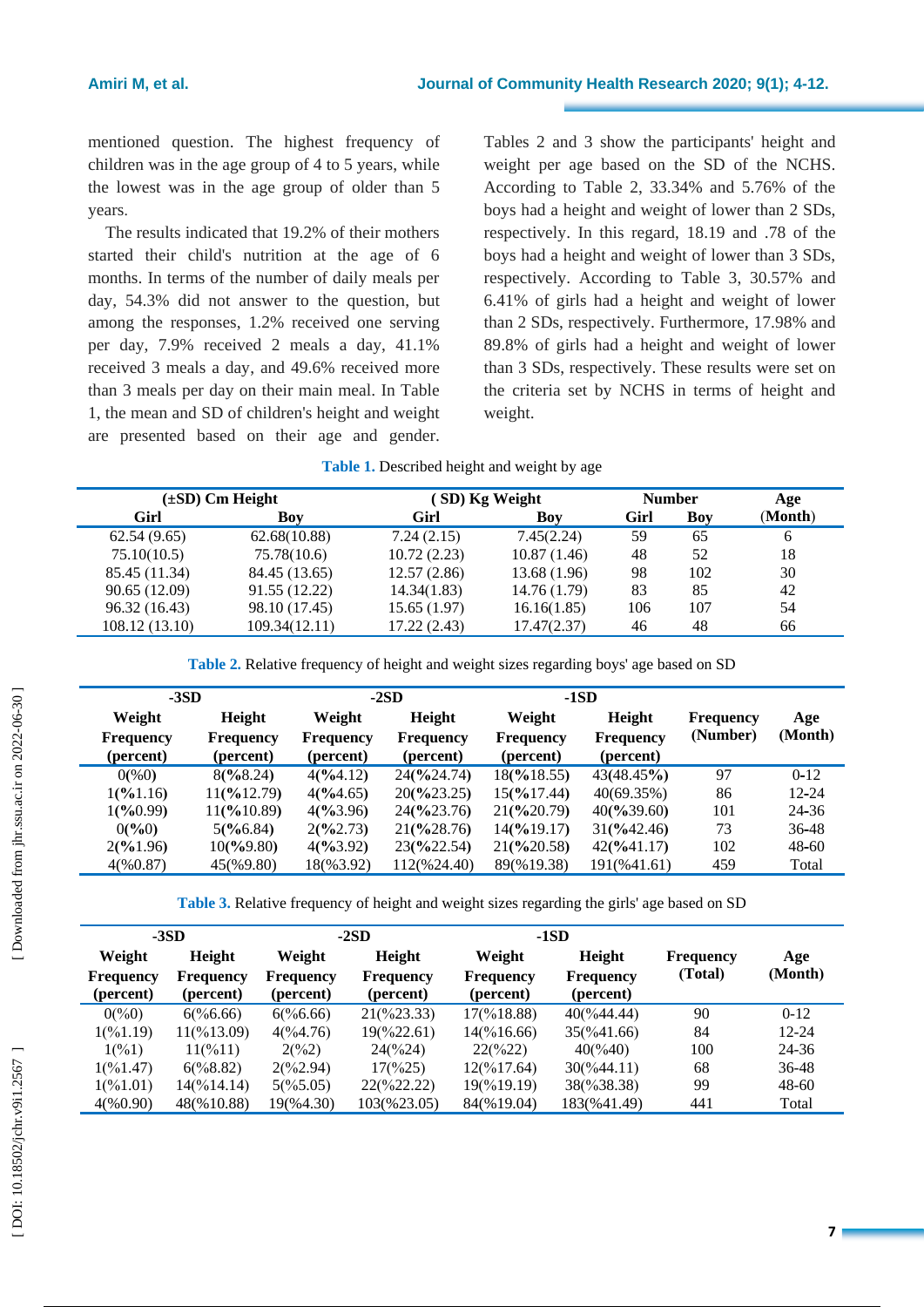Figures 1 and 2 show the trend of weight gain in children below the age of 6 years in Lordegan

City regarding the NCHS standard mid -point curve.







**Figure 2.** Weight gain of boys compared to NCHS standard

By increase of age, the weight gain curves for boys increased compared with the standard curve. The average weight of girls was in line with the NCHS standard curve up to 30 months of age and then showed a tendency toward the bottom. As the age increases in girls, this distance increases. Girls under review were on average 3 months lower than their peers in the NCHS standard. A significant difference was found between the mean and SD weight in boys from 12 months to 6 years of age and in girls from 42 months to 6 years of age ( p <0.005). The malnutrition status of the studied children with regard to the type of malnutrition and its severity is presented in Table 4. The prevalence of malnutrition almost increased with increase of

age in the studied children. The upward trend of malnutrition prevalence was statistically significant according to the chi -square test. The values of this statistic were for low weighted prevalence trend  $(P<0.05)$ , chi square for trend = 19.84, slim prevalence ( $P = 0.05$ ), chi square for trend (0.01) and Short stature prevalence (chi square for trend = 15/98) was obtained. In this study, a significant relationship was observed between low -weight prevalence and parents' illiteracy, breakfast consumption through the a week, place of living, main meal s of the day, number of children in the family, collecting and storing livestock and poultry in the place of residence, the number of mother's pregnancy ( $p \leq 0.05$ ).

**8**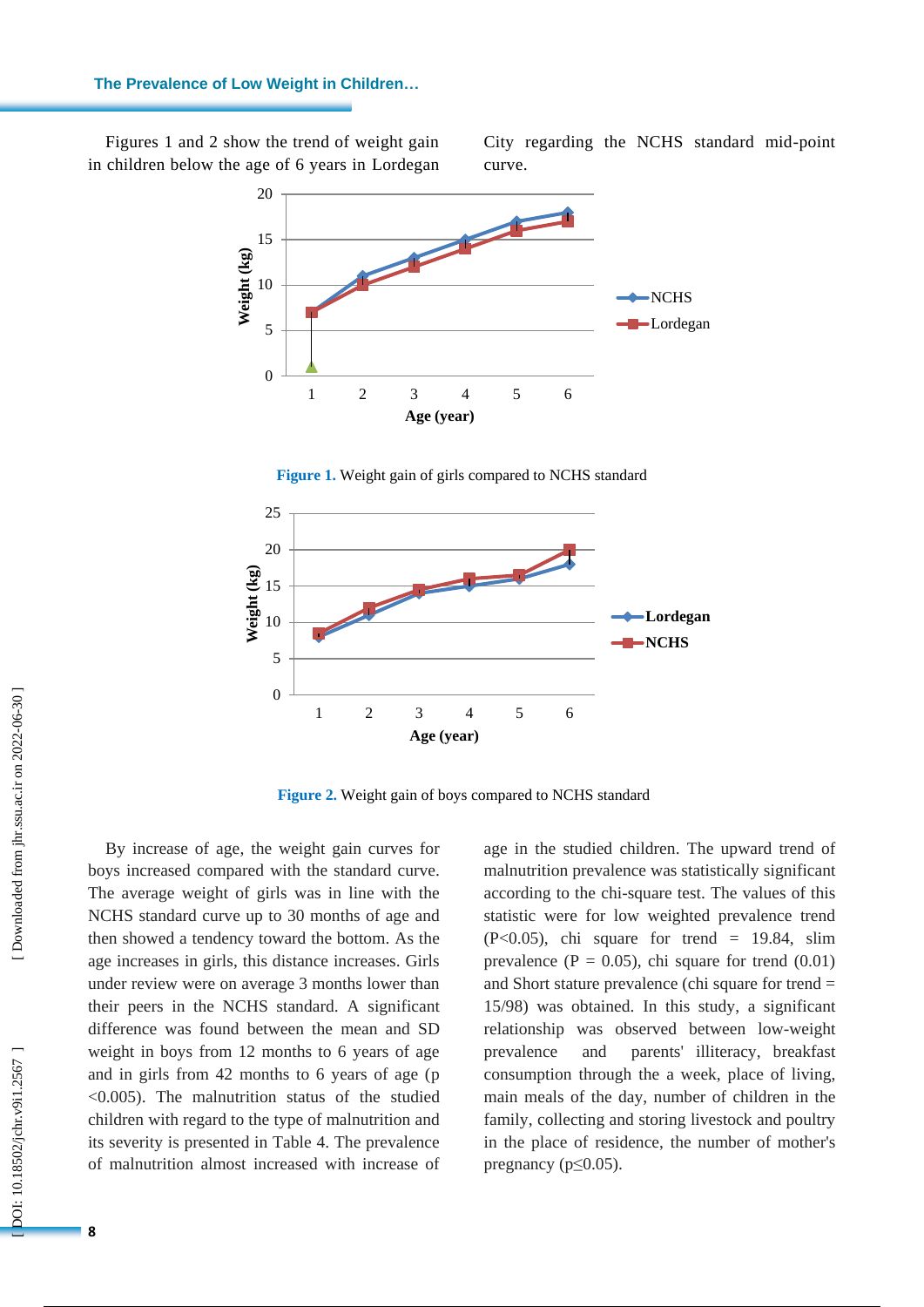| <b>Malnutrition status</b>                                             | Underweight<br>Frequency $(\% )$ | <b>Thinness</b><br>Frequency $(\% )$ | <b>Stunting</b><br>Frequency $(\% )$ |
|------------------------------------------------------------------------|----------------------------------|--------------------------------------|--------------------------------------|
| The Z criterion is greater than -.99<br>Mild malnutrition              | 700 (77.7%)                      | 746 (82.9%)                          | 620 (69.9%)                          |
| The $Z$ criterion is between $-1$ and $-1.99$<br>Moderate malnutrition | 155 (17.3%)                      | 123 (13.6%)                          | 184 (20.4%)                          |
| The Z criterion is between $-2$ and $-2.99$<br>Severe malnutrition     | 41 (4.5%)                        | $26(2.9\%)$                          | 68 (7.6%)                            |
| Z criterion smaller than-3                                             | $4(0.5\%)$                       | $5(0.6\%)$                           | 28 (3.1%)                            |
| Total                                                                  | 900 (100%)                       | 900 (100%)                           | 900 (100%)                           |

**Table 4.** Malnutrition status in children under study

#### **Discussion**

Dealing with underweight is considered as a key indicator of the countries' movement towards the Millennium Development Goals. However, the research shows that more than a quarter of the world's under five -year children are still underweight. The prevalence of underweight in developing countries is 26%. South Asian region has the highest prevalence of underweight (40%) among the developing countries. Half of the world's poorest children live in the three countries of India, Bangladesh , and Pakistan (16). According to the head of the Iranian Society of Gastrointestinal and Liver Disease, 6% of Iranian children are underweight. In this study, more than one third of the 3 -6 year -old children (35.5%) were underweight. A study that investigated the prevalence of underweight in children under the age of 6 years indicated that 23% of children were underweight. In another study over Iranian children under the age of 5 years, it was observed that 7.6% of children were underweight (10). Shaykholeslam assessed the 10-year trend of malnutrition indicators in children under the age of 5 years. It was observed that 5.2% of children were underweight (16). Moreover, the underweight studies mentioned that the major nutritional problems were attributed to children under the age of 6 years. In this study, the highest percentage of underweight in children aged 5 years and over was 13.1% and 7% , respectively. The prevalence of malnutrition in this study and similar studies ( 1 3 , 1 7 ) was relatively lower in girls than males, while the highest malnutrition prevalence in boys was at

the age of 2 years and in girls was at the age of 3 years. Although extensive examinations are required to understand the causes of difference s between the two genders, increase d incidence of weight loss after 2 years of age can be attributed to breastfeeding, auxiliary feeding, maternal rehabilitation, and lack of adequate care of the child due to the next child or pregnancy. Similar studies indicated that the highest percentage of malnutrition was at the age of 3 years regardless of gender ( 1 8 ) . Abdullah in Saudi Arabia reported that the most prevalent weight loss occurred between the ages of 1 and 2 years (19). Furthermore, Nilforoushan investigated 393 children from birth to age three and confirmed that if the parents acted on health -care guidelines, the weight gain of children under the age of three years will be in line with the standard ( 2 0). This study showed that low weight prevalence was a combination of malnutrition in the present and past, which is contrary to some other studies (19). A significant relationship was found between age of children under study and Low prevalence (P≤0.05). The age of 6 months is the onset of supplementary nutrition and in this study 93% of the children started supplemental nutrition at this time. Mothers' lack of appropriate level of education and awareness about nutritional supplementations along with the family's economic -cultural poverty led to the child's developmental disorders. In this study, a significant relationship was found between nutritional status of the child in terms of low weight and maternal literacy. Based on the WHO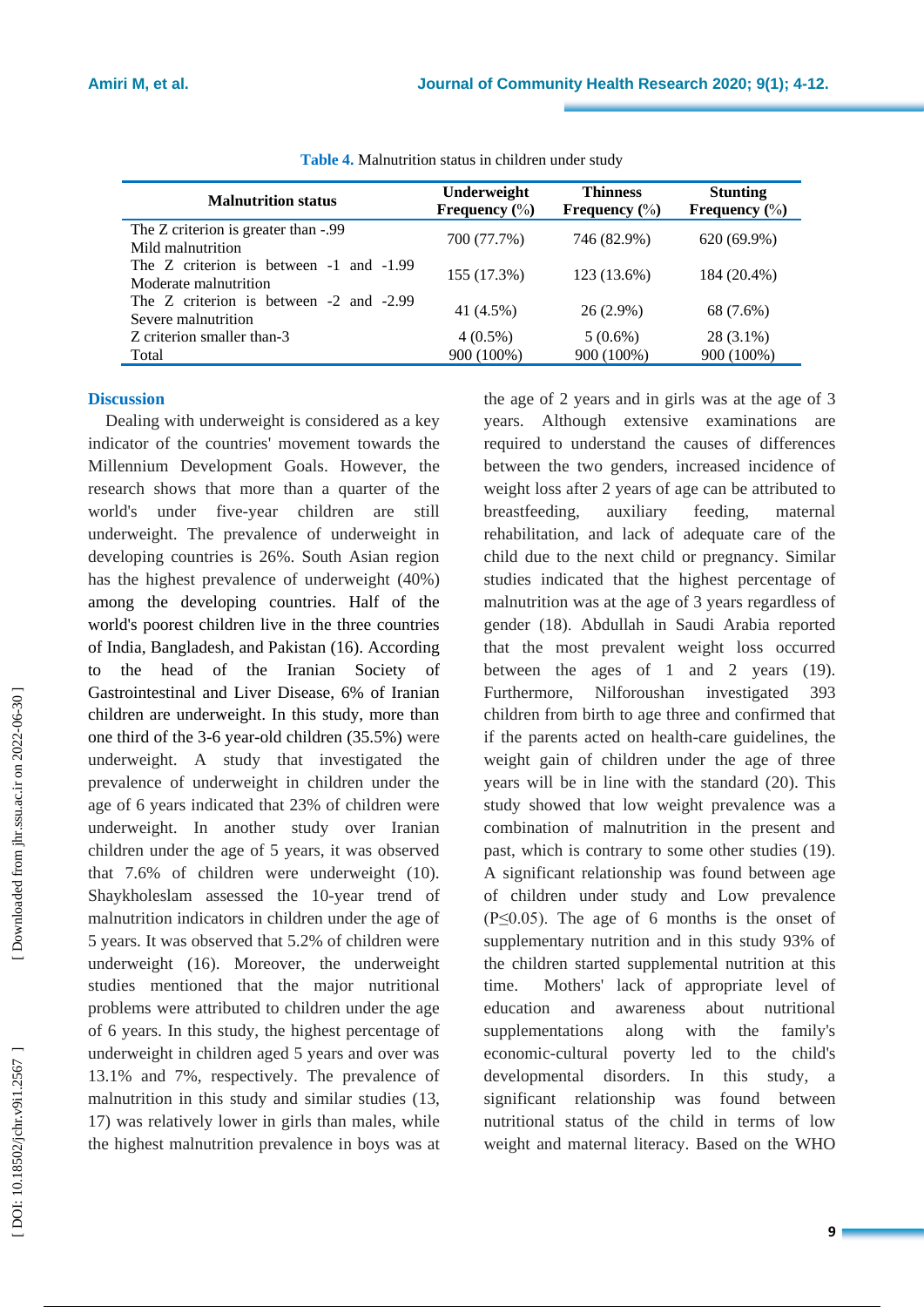in the GOBIFFF strategy to reduce child mortality, maternal education was introduced at the heart of this strategy ( 2 1). No significant relationship was found between maternal employment and nutritional status of children, but cases of underweight, particularly in children, were related to mothers' employment status. However, a study showed that maternal employment affected the child' weight loss significantly ( 2 2).In this regard, more studies are needed. We also found that 61.4% of children had EBF or PBF, which was significantly associated with underweight; this result was supported by a research ( 2 3). The breast milk contains the best quality of nutrition, brings high levels of safety, provides adequate growth for the infant , and prevents children from developing disease s and malnutrition ( 2 4). In this study, 58.6% of the infants received regular multivitamins, which is a very low percentage and indicates that Iranian mothers lack adequate education and knowledge in this regard. In a study reception of multivitamins by children had a frequency of about this rate was about 56% ( 2 5 ) . A strong statistical correlation was observed between regular consumption of multivitamins and nutritional status of children  $(X^2 = 15.68, P \le 0.0005)$ . Although regular use of multivitamins in addition to infants' milk is recommended to prevent the onset of vitamin D deficiency and does not play a significant role in weight gain, the literature showed a correlation between multivitamins' intake and nutritional status. This study showed a significant relationship between the history of childhood hospitalization and nutritional disorders, which was similar to the research by Na khshab et al. ( 2 5). In this research, a significant relationship was observed between father's literacy and child's low-weight, so that the most prevalence of underweight and malnutrition were observed in children with illiterate or low -educated fathers. In this study, underweight had a significant relationship with the number of children in family and the household size. According to related studies, the household size of higher than 5 and the number of

children higher than 5 were identified as the low weight risk factors (13). Given that 91.1% of the studied children live d in the village, 85.6% of them were collecting and keeping livestock and poultry residues in their place of residence. Direct exposure of children to livestock and poultry feces is one of the causes of various parasitic diseases and can affect children. Moreover, hospitalization and sickness of children had a financial burden on the family. Therefore, all above -mentioned ideas work together to cause a greater prevalence of underweight in children under study. In comparison of our results with those of the standard, environmental factors can be effective in delaying weight gain. Therefore, education about health care and parental care regarding appropriate nutrition will lead to children's health at their stage s of growth. Therefore, we should conduct educational need analyses for the health care staff and provid e them with more educational training s. As a result, they can help mothers and educate them to change their attitude and practice. Mothers should be encouraged to apply the growth card and in the case that their children have decreased trend of growth, they should be referred to nutritionist.

#### **Conclusion**

According to the results, it can be concluded that chronic malnutrition (stunted growth) is more severe than acute malnutrition (delayed weight growth) in children under 6 years of age in Lordegan City. Malnutrition in boys is more prevalent than girls. Furthermore, malnutrition and low -weight were on the rise since infancy.

#### **Acknowledgments**

All staff at Lorde gan Health Care Centers and all people who participated in this study are honored and thanked. The Code of Ethics was IR. TUMS.SPH.REC.1396.128. The code of ethics was obtained from Tehran University of Medical **Sciences** 

#### **Conflict of interest**

There is no conflict of interest.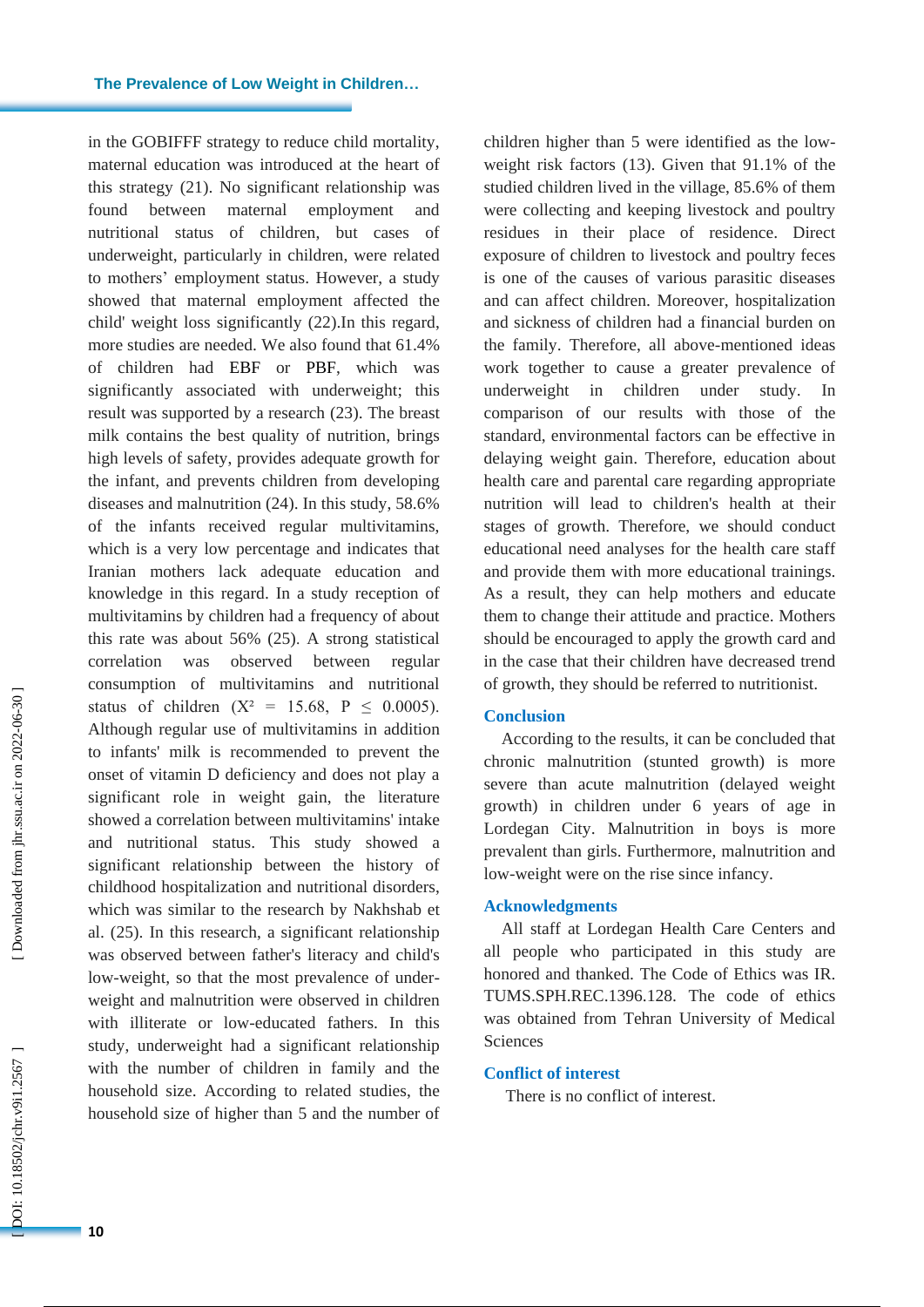### **Reference**

- 1.Noadih L, Alchemist M. Studying the height and weight of children in Tehran kindergartens. Journal of Shahid Beheshti University of Medical Sciences. 2005; 15(12):18 -27 .
- 2.Khor GL. Update on the prevalence of malnutrition among children in Asia. Nepal Medical College Journal. 2003; 5(2):113 -22.
- 3.Martorell R. The nature of child malnutrition and its long -term implications. Food and nutrition Bulletin. 1999; 20(3):288 -92.
- 4.Sheikholeslam R, Kimiagar M, Siasi F, et al. Multidisciplinary intervention for reducing malnutrition among children in the Islamic Republic of Iran. 2009; 10(6):844 -52 .
- 5.The World Health Organization . Stunting and underweight in children under 5 years: 2014.
- 6.Zayeri F, Amini M, Kholdi N, et al. Determination Of Factors Affecting Growth Failure Of Children Under Two Years With Multilevel Logistic Regression Model. Daneshvar Medicine .2014; 21(112): 41-8.[Persian]
- 7.Payandeh A, Saki A, Safarian M, et al. Prevalence of malnutrition among preschool children in northeast of Iran, a result of a population based study. Global journal of health science. 2013; 5(2):208.
- 8.De Onis M, Onyango AW, Borghi E, et al. Comparison of the World Health Organization (WHO) Child Growth Standards and the National Center for Health Statistics/WHO international growth reference: implications for child health programmes. Public health nutrition. 2006; 9(7):942 -7.
- 9.Houshiar Rad A, Dorosty A, Kalantari N, Abdollahi M, Abtahi M. Prevalence of stunting, underweight, wasting and overweight among Iranian under-five-year-old children (2000-2002). Iranian Journal of Nutrition Sciences & Food Technology. 2009; 3(4):49 -56.[Persian]
- 10. Khoshbin S. [Prevalence Of Underweight Children Under Six Years Old Referred To Rural And Urban Health](https://www.sid.ir/En/Journal/ViewPaper.aspx?ID=72231)  [Centers, Shaheed Beheshti University Of Medical Sciences In 2000](https://www.sid.ir/En/Journal/ViewPaper.aspx?ID=72231) . Researcher Bulletin Of Medical Sciences (Pejouhandeh) . 2005; 4(46):271 -74.[Persian]
- 11. Waqari Gh, Ahmadpour M, Vakili M. Assessment of height and weight in children under 6 years in rural areas of Gorgan, 1998. Journal of Mazandaran University of Medical Sciences.2002;12(34):66-74.[Persian]
- 12. Ahmed T, Mehfuz M, Ireen S, et al. Nutrition of children and women in Bangladesh; Trends and directions for the future. Journal of health, population, and nutrition. 2012; 30 (1): 1 -11.
- 13. [M Nojoomi](http://rjms.iums.ac.ir/search.php?sid=1&slc_lang=en&auth=Nojoomi) , Kafashi A, Najmabadi Sh. [Study Of Frequency Of Malnutrition Risk Factors In Under 5 Years](http://rjms.iums.ac.ir/article-1-146-en.pdf)  [Children In Karaj, 2001](http://rjms.iums.ac.ir/article-1-146-en.pdf)-2002. Razi Journal of Medical Sciences. 2003; 10(33):123-30.[Persian]
- 14. Delpeuch F,Traissec P,Massamba JP.Economic crisis and malnutrition: socioeconomic determinants of anthropometric status of preschool children and their mothers in an African urban area. Public health nutrition . 2000; 3(1):39 -47.
- 15. Sheikholeslam R, Naghavi M, Abdollahi Z, et al. Current status and the 10 years trend in the malnutrition indexes of children under 5 years in Iran. Iranian Journal of Epidemiology. 2008; 4(1):21 -8.[Persian]
- 16. ND Brener, T McManus, DA Galuska, et al. Reliability and validity of self reported height and weight among high school students. Journal of adolescent heath. 2003; 32(4):281-87.
- 17. Esmaeili M, Haji Am, Asgardoon G, et Al. Effect Of Risk Factoras On Low Birth Weight Neonates. [Journal Of](https://www.sid.ir/en/Journal/JournalList.aspx?ID=3710)  [Babol University Of Medical Sciences](https://www.sid.ir/en/Journal/JournalList.aspx?ID=3710) . 2004; 6(2):18 -24.[Persian]
- 18 . Waterlow J. Classification and definition of protein -energy malnutrition. Monograph series World Health Organization. 1976(62):530.
- 19 . Abdullah M, Swailem A, Taha S. Nutritional status of preschool children in central Saudi Arabia. Ecology of Food and Nutrition. 1982; 12(2):103 -7.
- 2 0 . Nilforoushan MA, Hashemi F, Malekafzali H. Scientific Journal of the Islamic Republic of Iran Medical System. 2005; 1:56 -66.
- 2 1 . Azizkhani N. Nutrition status and some of its effective factors in children aged 24 to 35 months in villages of Takestan city in 1995. Journal of Zanjan University of Medical Sciences & Health Services. 2007; 5(18):57 -64.
- 2 2 . Froudnia F, Mohammadali ZS, Frouhari S. Investigation of the duration of exclusive breastfeeding of employed and non -employed mothers referring to health centers in Kerman. 1996. Journal of Pathology Daneshvar. 1998; 5(20):23 -8.